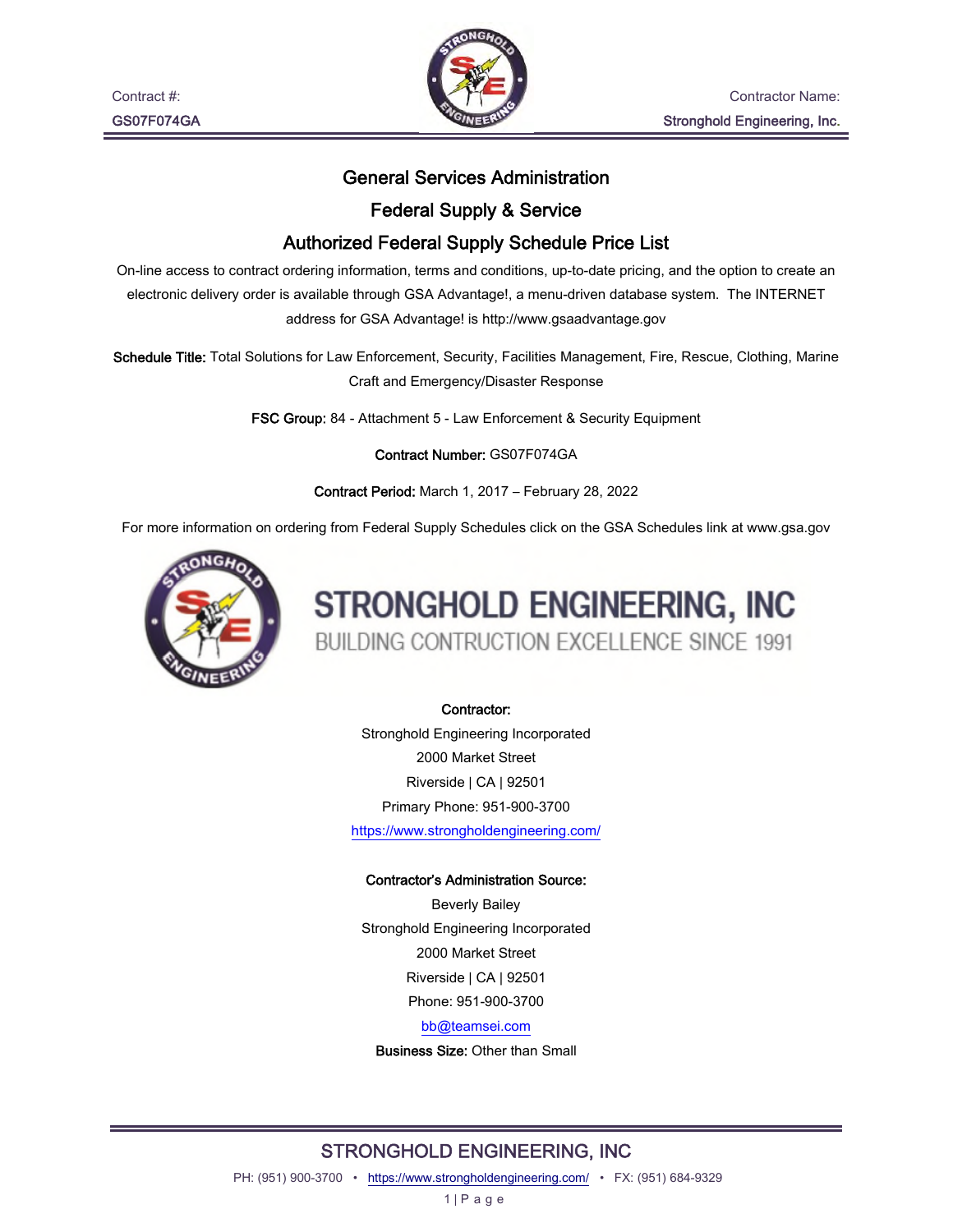Contract #: GS07F074GA



## Customer Information

| 1a.  | Special Item Number (SINs): | 246 52 Professional Security/Facility Management Services - Subject to<br>Cooperative Purchasing and 246 53 Facility Management and Energy<br>Solutions - Subject to Cooperative Purchasing. |
|------|-----------------------------|----------------------------------------------------------------------------------------------------------------------------------------------------------------------------------------------|
| 1b.  | Lowest Priced Model No.:    | Please see GSA Advantage for Net Prices.                                                                                                                                                     |
| 1c.  | Hourly Rate(s):             | Not Applicable                                                                                                                                                                               |
| 2.   | Maximum Order:              | \$200,000.00                                                                                                                                                                                 |
| 3.   | Minimum Order:              | \$100.00                                                                                                                                                                                     |
| 4.   | Geographic Coverage:        | The 48 Contiguous States, District of Columbia, Alaska, Hawaii &<br>Puerto Rico                                                                                                              |
| 5.   | Points of Production:       | Not Applicable to Services                                                                                                                                                                   |
| 6.   | <b>Basic Discounts:</b>     | Prices Shown Herein are Net (discount deducted)                                                                                                                                              |
| 7.   | Quantity/Volume Discounts:  | Additional 1% total for orders over \$2 Million                                                                                                                                              |
| 8.   | Prompt Payment Terms:       | Net 30 Days Information for Ordering Offices: Prompt payment terms<br>cannot be negotiated out of the contractual agreement in exchange for<br>other concessions.                            |
| 9.   | Government Credit Cards:    | Accepted, but no additional discounts for use of GPC                                                                                                                                         |
| 10.  | Foreign Items:              | All Items Manufactured in the United Kingdom                                                                                                                                                 |
| 11a. | Time of Delivery:           | TBD by Task                                                                                                                                                                                  |
| 11b. | <b>Expedited Delivery:</b>  | Please contact contractor.                                                                                                                                                                   |
| 11c. | Overnight & 2-Day Delivery: | Please contact contractor.                                                                                                                                                                   |
| 11d. | Urgent Requirements:        | Please contact contractor.                                                                                                                                                                   |
| 12.  | FOB Points:                 | <b>FOB Destination</b>                                                                                                                                                                       |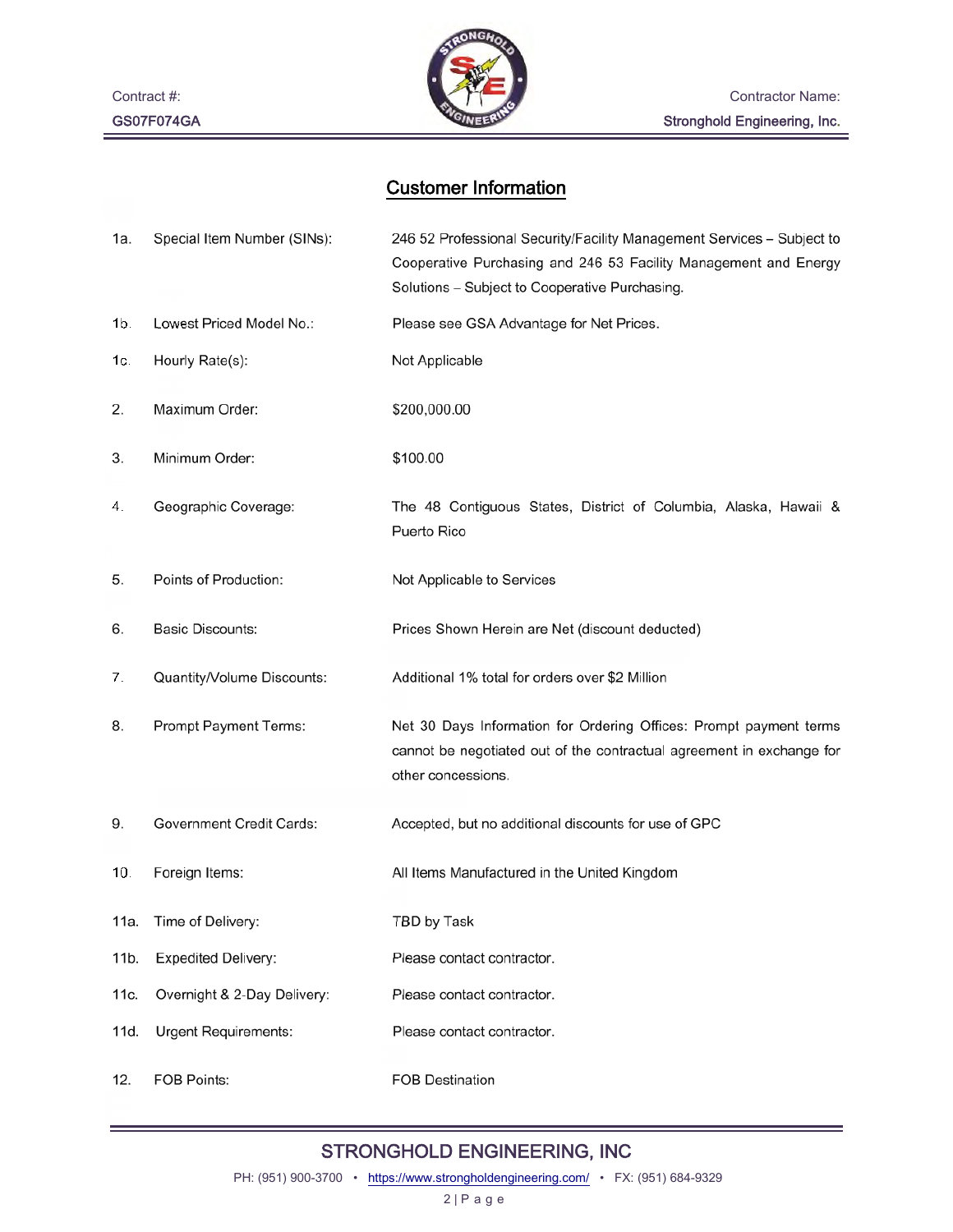

| 13а. | <b>Ordering Address:</b>               | Same as contractor                                                                                                                                                           |
|------|----------------------------------------|------------------------------------------------------------------------------------------------------------------------------------------------------------------------------|
| 13b. | Ordering Procedures:                   | For supplies & services, the ordering procedures, information on<br>Blanket Purchase Agreement can be found at the GSA/FSS Schedule<br>homepage (www.fss.gsa.gov/schedules). |
| 14.  | Payment Address:                       | Same as Contractor                                                                                                                                                           |
| 15.  | <b>Warranty Provisions:</b>            | Not Applicable                                                                                                                                                               |
| 16.  | <b>Export Packing Charges:</b>         | Not Applicable                                                                                                                                                               |
| 17.  | Govt. Credit Cards T&Cs:               | Accepted, but no additional discounts for use of GPC.                                                                                                                        |
| 18.  | Terms Installation Terms:              | Not Applicable                                                                                                                                                               |
| 19.  | Restocking Policy:                     | Not Applicable                                                                                                                                                               |
| 20.  | Cancellation Policy:                   | None prior to production. After Production has begun, only actual cost<br>incurred will be billed to the Government that cannot be recovered<br>through resale in 6 months.  |
| 21.  | List of Service & Distribution Points: | Not Applicable                                                                                                                                                               |
| 22.  | List of Participating Dealers:         | Not Applicable                                                                                                                                                               |
| 23.  | Preventative Maintenance:              | Not Applicable                                                                                                                                                               |
| 24a. |                                        |                                                                                                                                                                              |
|      | Special Attributes:                    | Not Applicable                                                                                                                                                               |
| 24b. | Section 508 Compliance:                | Not Applicable                                                                                                                                                               |
| 25.  | <b>DUNS Number:</b>                    | 180672420                                                                                                                                                                    |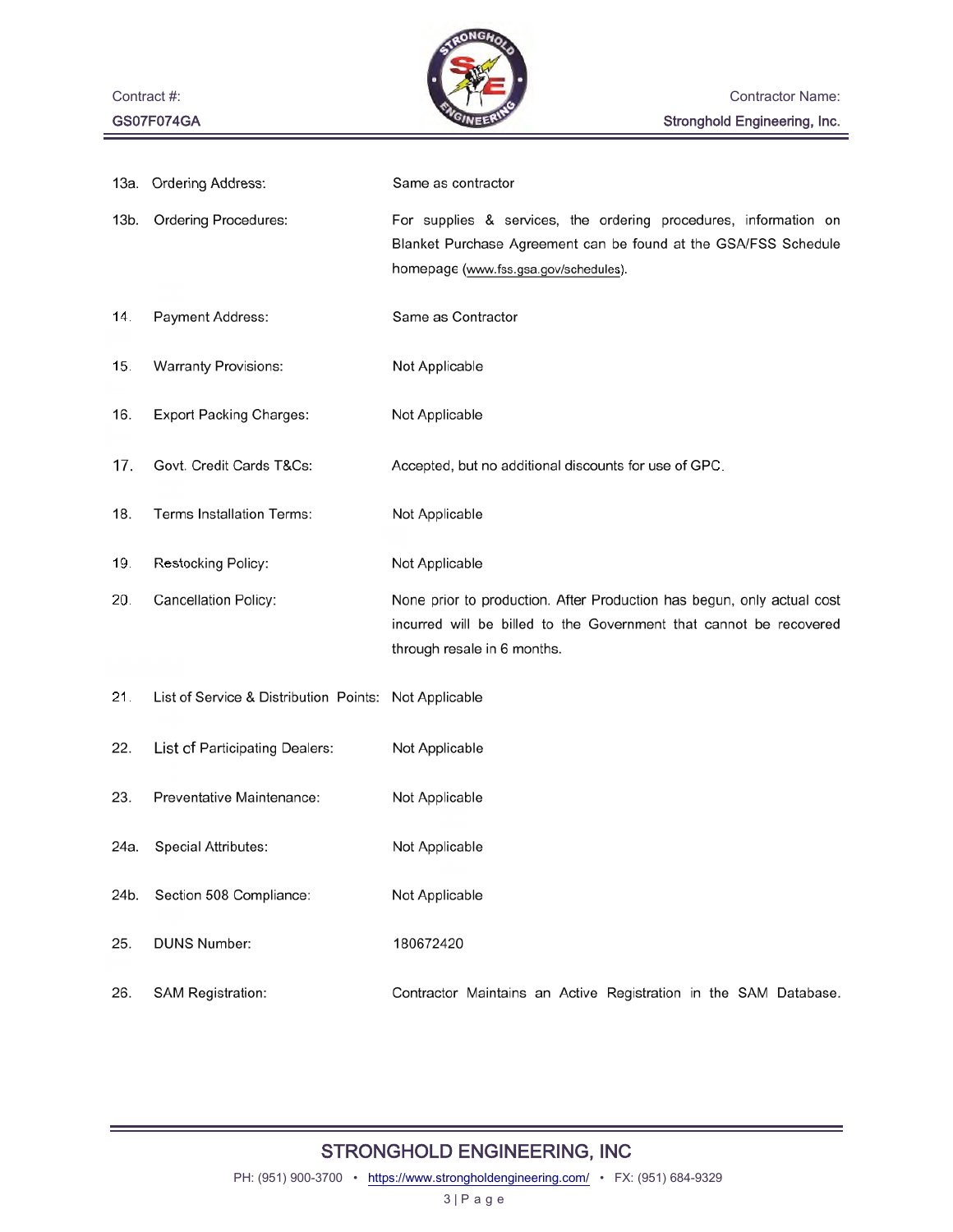

#### Approved Schedule 84 Pricing – SIN 246 52

|                 |                                        | <b>Approved GSA Pricing</b> |
|-----------------|----------------------------------------|-----------------------------|
| SIN(s) PROPOSED | SERVICE PROPOSED (e.g. Job Title/Task) | <b>Including IFF</b>        |
| 246-52          | Project Manager                        | \$143.58                    |
| 246-52          | <b>Mechanical Engineer</b>             | \$119.65                    |
| 246-52          | Architect                              | \$143.58                    |
| 246-52          | Civil Engineer                         | \$105.29                    |
| 246-52          | Project Engineer                       | \$124.43                    |
| 246-52          | <b>Project Coordinator</b>             | \$86.15                     |
| 246-52          | *Tech Writer / Graphic Design          | \$86.15                     |
| 246-52          | *CAD Technician                        | \$95.72                     |
| 246-52          | Electrician                            | \$62.22                     |
| 246-52          | Plumber                                | \$81.36                     |
| 246-52          | <b>HVAC Technician</b>                 | \$86.15                     |
| 246-52          | Metal Stud Drywall                     | \$67.00                     |
| 246-52          | Carpenter                              | \$62.22                     |

#### SCA Matrix

| SCA Eligible Labor Category  | <b>SCA Equivalent Code - Title</b> | <b>WD Number</b> |  |
|------------------------------|------------------------------------|------------------|--|
| CAD Technician               | 30064 - Drafter/CAD Operator IV    | 2015-5629        |  |
| Tech Writer / Graphic Design | 30461 - Technical Writer I         | 2015-5629        |  |

The Service Contract Act (SCA) is applicable to this contract and includes SCA applicable labor categories. The prices for the indicated SCA labor categories are based on the U.S. Department of Labor Wage Determination Number(s) identified in the matrix. The prices offered are based on the preponderance of where work is performed and should work be performed in an area with lower SCA rates, resulting in lower wages being paid, the task order prices will be discounted accordingly.

#### Labor Category Descriptions

| SIN    | <b>Labor Title</b> | <b>Description</b>                                                                                                                                                                                                                       | <b>Minimum</b><br>Years<br>Experience | <b>Minimum</b><br><b>Education Level</b> |
|--------|--------------------|------------------------------------------------------------------------------------------------------------------------------------------------------------------------------------------------------------------------------------------|---------------------------------------|------------------------------------------|
| 246-52 | Project<br>Manager | Plans, directs, or coordinates the operations of all projects. Duties and<br>responsibilities include formulating policies, managing daily operations, and<br>planning the use of materials and human resources, but are too diverse and | 4 years                               | <b>Bachelors</b>                         |

## STRONGHOLD ENGINEERING, INC

PH: (951) 900-3700 • https://www.strongholdengineering.com/ • FX: (951) 684-9329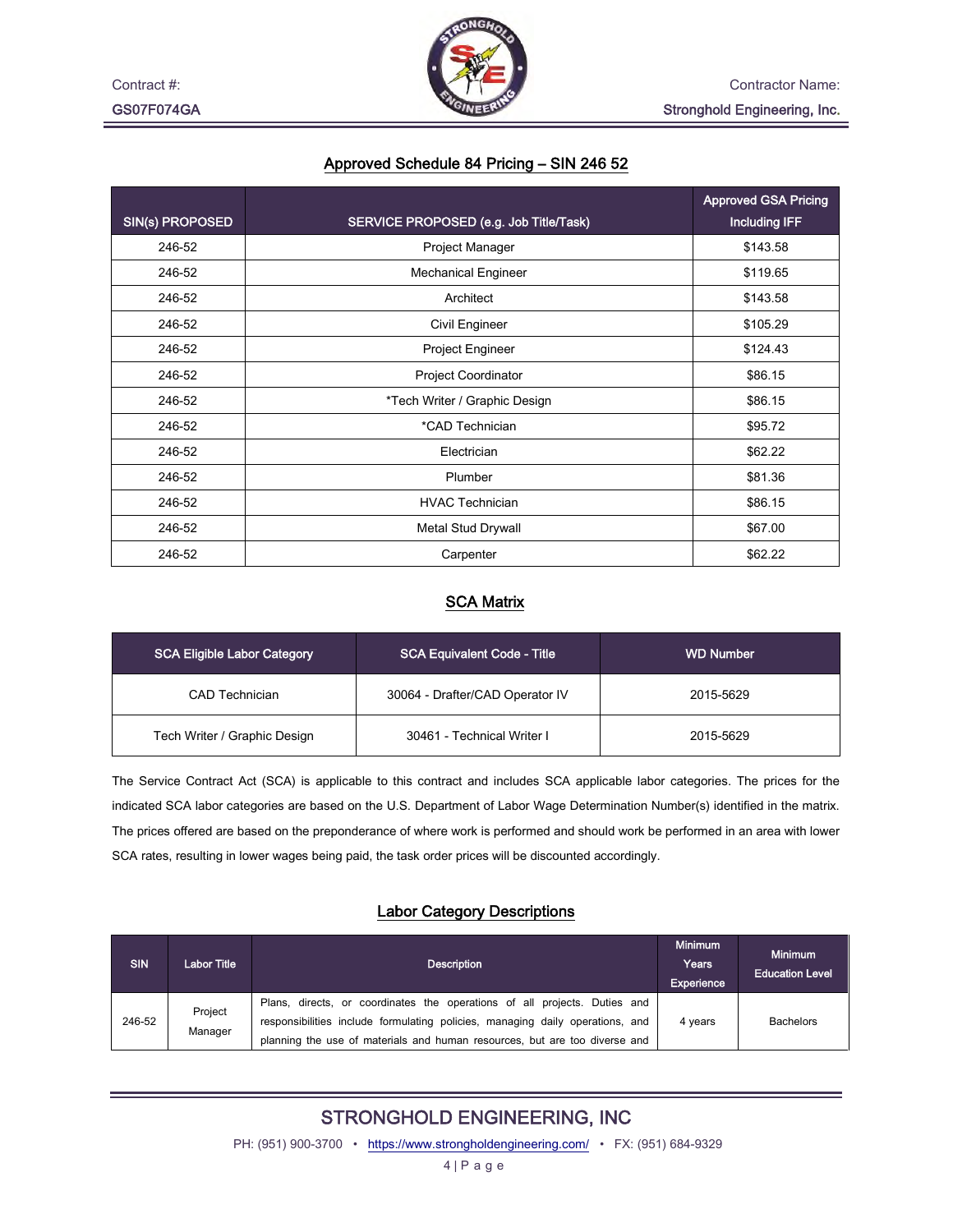Contract #: GS07F074GA



Contractor Name:

Stronghold Engineering, Inc.

| <b>SIN</b> | <b>Labor Title</b> | Description                                                                                                                                                                                                                                                                                                                                                                                                                                                                                                                                                                                                                                                                                                                                                                                                                                                                                                                                                                                                                                                                                                                                                                                                                                                                                                                                                                                                                                                                                                                                                                                                                                                                                                                                                                                                                                                                                                                                                                                                                                                                            |            | <b>Minimum</b>         |
|------------|--------------------|----------------------------------------------------------------------------------------------------------------------------------------------------------------------------------------------------------------------------------------------------------------------------------------------------------------------------------------------------------------------------------------------------------------------------------------------------------------------------------------------------------------------------------------------------------------------------------------------------------------------------------------------------------------------------------------------------------------------------------------------------------------------------------------------------------------------------------------------------------------------------------------------------------------------------------------------------------------------------------------------------------------------------------------------------------------------------------------------------------------------------------------------------------------------------------------------------------------------------------------------------------------------------------------------------------------------------------------------------------------------------------------------------------------------------------------------------------------------------------------------------------------------------------------------------------------------------------------------------------------------------------------------------------------------------------------------------------------------------------------------------------------------------------------------------------------------------------------------------------------------------------------------------------------------------------------------------------------------------------------------------------------------------------------------------------------------------------------|------------|------------------------|
|            |                    |                                                                                                                                                                                                                                                                                                                                                                                                                                                                                                                                                                                                                                                                                                                                                                                                                                                                                                                                                                                                                                                                                                                                                                                                                                                                                                                                                                                                                                                                                                                                                                                                                                                                                                                                                                                                                                                                                                                                                                                                                                                                                        | Experience | <b>Education Level</b> |
|            |                    | general in nature to be classified in any one functional area of management or<br>administration, such as personnel, purchasing, or administrative services.<br>Includes owners and managers who head small business establishments whose<br>duties are primarily managerial. Serves as On-site Project Manager between<br>normal working hours, but available during non-duty hours for emergencies.<br>Provides managerial oversight, direction, and coordination for all functions and<br>tasking identified within the scope of work to ensure effective, efficient, and<br>economical operation of all activities. Provides overall management coordination<br>and day-to-day project supervision. Responsible for project correspondence and<br>project deliverables. Serves as a central point of contact with the Government<br>for all work. Manages and commits resources. Hires, fires, and disciplines<br>project employees. Assesses employee incentive awards. Responsible for<br>support staff coordination and ensuring required supervision of contractor<br>personnel is present during normal and other-than-normal duty hours. Attends<br>all meetings that involve interests or support as related to the scope of work<br>when representation is requested by another base activity. Conducts all internal<br>and external training duties as assigned. Ensures that all employees are<br>properly trained and licensed, if required, prior to their appointment to a position<br>or prior to operating equipment associated with a position; that supervisors and<br>managers schedule and provide training as specified in the scope of work.<br>Ensures that all personnel assigned in each function secure and account for all<br>Government property issued, that proper maintenance is performed, and that all<br>applicable Security Control Plans are followed. Responds to Government<br>requirements which occur throughout the life of the contract, including contract<br>requirements for data accumulation and submission. Reports directly to the |            |                        |
|            | Mechanical         | corporate office and performs other duties as assigned.<br>Performs engineering duties in planning and designing tools, engines,<br>machines, and other mechanically functioning equipment. Oversees installation,                                                                                                                                                                                                                                                                                                                                                                                                                                                                                                                                                                                                                                                                                                                                                                                                                                                                                                                                                                                                                                                                                                                                                                                                                                                                                                                                                                                                                                                                                                                                                                                                                                                                                                                                                                                                                                                                     |            | <b>Bachelors</b>       |
| 246-52     | Engineer           | operation, maintenance, and repair of such equipment as centralized heat, gas,<br>water, and steam systems.                                                                                                                                                                                                                                                                                                                                                                                                                                                                                                                                                                                                                                                                                                                                                                                                                                                                                                                                                                                                                                                                                                                                                                                                                                                                                                                                                                                                                                                                                                                                                                                                                                                                                                                                                                                                                                                                                                                                                                            | 4 years    |                        |
| 246-52     | Architect          | Researches, plans, designs, and administers building projects for clients,<br>applying knowledge of design, construction procedures, zoning and building<br>codes, and building materials: Consults with client to determine functional and<br>spatial requirements of new structure or renovation, and prepares information<br>regarding design, specifications, materials, color, equipment, estimated costs,<br>and construction time. Plans layout of project and integrates engineering<br>elements into unified design for client review and approval. Prepares scale<br>drawings and contract documents for building contractors. Represents client in<br>obtaining bids and awarding construction contracts. Administers construction<br>contracts and conducts periodic on-site observation of work during construction<br>to monitor compliance with plans. May prepare operating and maintenance<br>manuals, studies, and reports. May use computer assisted design software and<br>equipment to prepare project designs and plans. May direct activities of workers<br>engaged in preparing drawings and specification documents.                                                                                                                                                                                                                                                                                                                                                                                                                                                                                                                                                                                                                                                                                                                                                                                                                                                                                                                                          | 4 years    | Bachelors              |
| 246-52     | Civil Engineer     | Performs engineering duties in planning, designing, and overseeing construction                                                                                                                                                                                                                                                                                                                                                                                                                                                                                                                                                                                                                                                                                                                                                                                                                                                                                                                                                                                                                                                                                                                                                                                                                                                                                                                                                                                                                                                                                                                                                                                                                                                                                                                                                                                                                                                                                                                                                                                                        | 4 years    | <b>Bachelors</b>       |

## STRONGHOLD ENGINEERING, INC

PH: (951) 900-3700 • https://www.strongholdengineering.com/ • FX: (951) 684-9329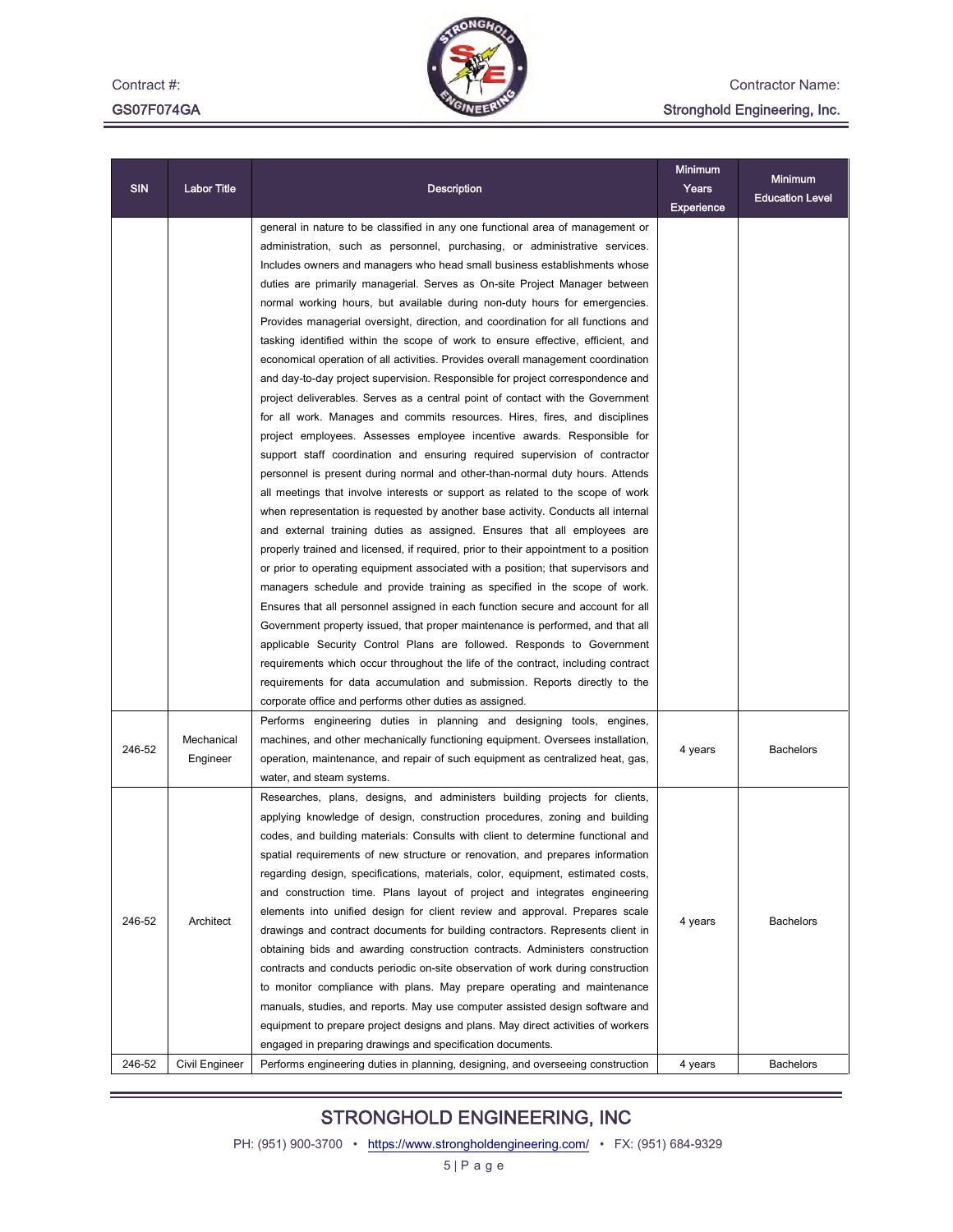Contract #: GS07F074GA



Contractor Name:

## Stronghold Engineering, Inc.

| SIN    | Labor Title                         | Description                                                                                                                                                                                                                                                                                                                                                                                                                                                                                                                                                                                                                                                                                                                                                                                                                                                                                                                                                                                                                                                                                                                                                                                                                                                                                                                                                                                                                                                                                    | <b>Minimum</b><br>Years<br>Experience | <b>Minimum</b><br><b>Education Level</b> |
|--------|-------------------------------------|------------------------------------------------------------------------------------------------------------------------------------------------------------------------------------------------------------------------------------------------------------------------------------------------------------------------------------------------------------------------------------------------------------------------------------------------------------------------------------------------------------------------------------------------------------------------------------------------------------------------------------------------------------------------------------------------------------------------------------------------------------------------------------------------------------------------------------------------------------------------------------------------------------------------------------------------------------------------------------------------------------------------------------------------------------------------------------------------------------------------------------------------------------------------------------------------------------------------------------------------------------------------------------------------------------------------------------------------------------------------------------------------------------------------------------------------------------------------------------------------|---------------------------------------|------------------------------------------|
|        |                                     | and maintenance of building structures, and facilities, such as roads, railroads,<br>airports, bridges, harbors, channels, dams, irrigation projects, pipelines, power<br>plants, water and sewage systems, and waste disposal units. Includes traffic,<br>ocean, and geotechnical engineers.                                                                                                                                                                                                                                                                                                                                                                                                                                                                                                                                                                                                                                                                                                                                                                                                                                                                                                                                                                                                                                                                                                                                                                                                  |                                       |                                          |
| 246-52 | Project<br>Engineer                 | Develops project objectives by reviewing project proposals and plans; conferring<br>with management. Determines project responsibilities by identifying project<br>phases and elements; assigning personnel to phases and elements; reviewing<br>bids from contractors. Determines project specifications by studying product<br>design, customer requirements, and performance standards; completing<br>technical studies; preparing cost estimates. Confirms product performance by<br>designing and conducting tests. Determines project schedule by studying project<br>plan and specifications; calculating time requirements; sequencing project<br>elements. Maintains project schedule by monitoring project progress;<br>coordinating activities; resolving problems. Controls project plan by reviewing<br>design, specifications, and plan and schedule changes; recommending actions.<br>Controls project costs by approving expenditures; administering contractor<br>contracts. Prepares project status reports by collecting, analyzing, and<br>summarizing information and trends; recommending actions. Maintains safe and<br>clean working environment by enforcing procedures, rules, and regulations.<br>Maintains project data base by writing computer programs; entering and backing<br>up data. Maintains product and company reputation by complying with federal<br>and state regulations. Contributes to team effort by accomplishing related results<br>as needed. | 2 Years                               | Associates                               |
| 246-52 | Project<br>Coordinator              | Maintains journals or subsidiary ledgers of an accounting system and balances<br>and reconciles accounts. Typical duties include one or both of the following:<br>Reviews invoices and statements (verifying information, ensuring sufficient<br>funds have been obligated, and if questionable, resolving with the submitting<br>unit, determining accounts involved, coding transactions, and processing<br>material through data processing for application in the accounting system);<br>and/or analyzes and reconciles computer printouts with operating unit reports<br>(contacting units and researching causes of discrepancies, and taking action to<br>ensure that accounts balance). Employee resolves problems in recurring<br>assignments in accordance with previous training and experience. Supervisor<br>provides suggestions for handling unusual or nonrecurring transactions.<br>Conformance with requirements and technical soundness of completed work are<br>reviewed by the supervisor or are controlled by mechanisms built into the<br>accounting system. Excluded from Level IV are positions responsible for<br>maintaining either a general ledger or a general ledger in combination with<br>subsidiary accounts.                                                                                                                                                                                                                                                | 2 Years                               | No Degree                                |
| 246-52 | *Tech Writer /<br>Graphic<br>Design | Produces high-quality documentation that contributes to the overall success of<br>projects. Works with internal teams to obtain an in-depth understanding of the<br>product and the documentation requirements. Analyzes existing and potential<br>content, focusing on reuse and single-sourcing opportunities. Creates and<br>maintain the information architecture. Produce high-quality documentation that<br>meets applicable standards and is appropriate for its intended audience. Write                                                                                                                                                                                                                                                                                                                                                                                                                                                                                                                                                                                                                                                                                                                                                                                                                                                                                                                                                                                               | 5 year                                | <b>Bachelors</b>                         |

## STRONGHOLD ENGINEERING, INC

PH: (951) 900-3700 • https://www.strongholdengineering.com/ • FX: (951) 684-9329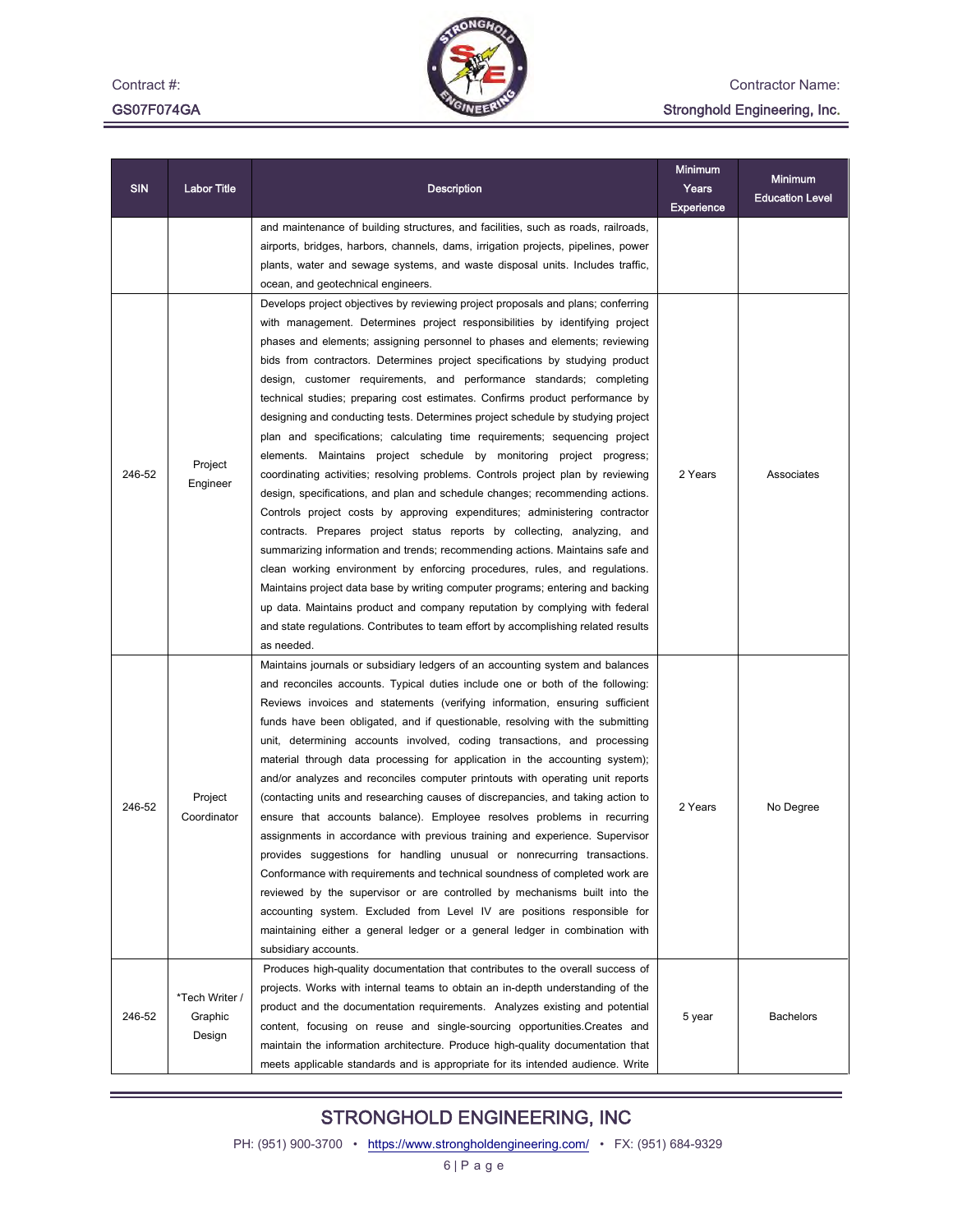Contract #:

GS07F074GA



Contractor Name:

#### Stronghold Engineering, Inc.

| <b>SIN</b> | <b>Labor Title</b>           | <b>Description</b>                                                                                                                                                                                                                                                                                                                                                                                                                                                                                                                                                                                                                | <b>Minimum</b><br>Years<br>Experience | <b>Minimum</b><br><b>Education Level</b>                       |
|------------|------------------------------|-----------------------------------------------------------------------------------------------------------------------------------------------------------------------------------------------------------------------------------------------------------------------------------------------------------------------------------------------------------------------------------------------------------------------------------------------------------------------------------------------------------------------------------------------------------------------------------------------------------------------------------|---------------------------------------|----------------------------------------------------------------|
|            |                              | easy-to-understand user interface text, online help, and developer guides<br>Create tutorials to help end-users use a variety of applications. Creates visual<br>concepts, by hand or using computer software, to communicate ideas that<br>inspire and inform consumers. They develop the overall layout and production<br>design for corporate reports.                                                                                                                                                                                                                                                                         |                                       |                                                                |
| 246-52     | *CAD<br>Technician           | Uses CAD systems to create design plans for buildings and machinery.<br>Produces electronic versions of the technical drawings which a draughtsman<br>would previously have created with pen and paper at a drawing board. Working<br>with both 3D and 2D design – known respectively as solid and surface<br>modelling. Solid modelling is the creation of a 3D display of a component or<br>structure which engineers could use to take a 'virtual tour' around a proposed<br>building or to look inside a piece of manufacturing machinery. With surface<br>modelling, technician will draw a flat representation of a design. | 2 year                                | Associates                                                     |
| 246-52     | Electrician                  | Reads blueprints or technical diagrams before installing and maintaining wiring<br>and lighting systems. Inspects electrical components, such as transformers and<br>circuit breakers, to identify electrical problems with a variety of testing devices.<br>Repairs or replaces wiring, equipment, or fixtures using hand tools and power<br>tools. Follows state and local building regulations based on the National Electric<br>Code Direct and train workers to install, maintain, or repair electrical wiring or<br>equipment.                                                                                              | 4 years                               | Completion of<br>state or federal<br>apprenticeship<br>program |
| 246-52     | Plumber                      | Responsible for assembling and installing pipe systems, pipe supports, and<br>hydraulic and pneumatic equipment. Installs pipe for steam, hot water, heating,<br>cooling, lubricating, sprinkling, and industrial production and processing systems                                                                                                                                                                                                                                                                                                                                                                               | 4 years                               | Completion of<br>state or federal<br>apprenticeship<br>program |
| 246-52     | <b>HVAC</b><br>Technician    | Performs a variety of complex technical tasks related to installing, maintaining<br>and repairing heating, cooling, ventilation and related systems.                                                                                                                                                                                                                                                                                                                                                                                                                                                                              | 4 years                               | Completion of<br>state or federal<br>apprenticeship<br>program |
| 246-52     | <b>Metal Stud</b><br>Drywall | Measures and marks surfaces to lay out work, according to blueprints or<br>drawings, using tape measures, straightedges or squares, and marking devices.<br>Read blueprints or other specifications to determine methods of installation,<br>work procedures, or material or tool requirements. Responsible for installing<br>wallboards to ceilings or to interior walls of buildings and applying plaster.<br>Smooths out imperfections with trowels and shackle. Applies coats of compound<br>after panels are mounted to walls or ceiling.                                                                                    | 4 years                               | Completion of<br>state or federal<br>apprenticeship<br>program |
| 246-52     | Carpenter                    | Responsible for designing, building, installing, and repairing structures, fixtures,<br>furniture, and other items using different types of materials including wood and<br>steel.                                                                                                                                                                                                                                                                                                                                                                                                                                                | 4 years                               | Completion of<br>state or federal<br>apprenticeship<br>program |

\*\*Denotes SCA Eligible Labor Category